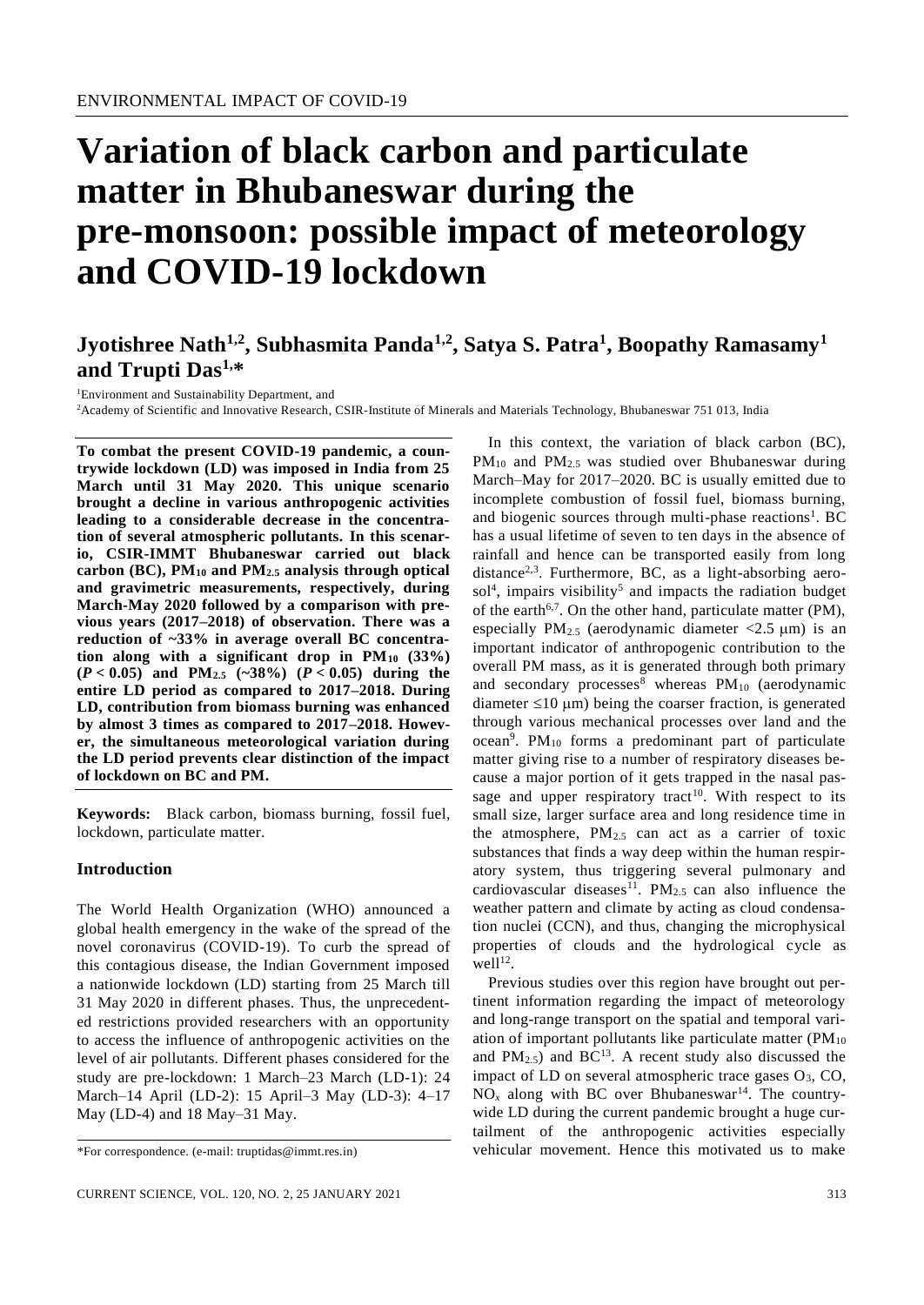

**Figure 1.** Odisha state and Bhubaneswar city in India map. Arial view of Bhubaneswar city depicting the various slum areas located within the city<sup>39</sup>.

use of this unique scenario to study the spatial/temporal variation and source contribution of two major pollutants like BC and PM, which could provide some imperative scientific information for the region. Thus, the study aims to evaluate the impact of LD on particulate pollutants like, BC,  $PM_{10}$  and  $PM_{2.5}$  concentrations over Bhubaneswar. This would be considered as a baseline data for the region and compared with the previous year's observations to understand the impact of local/regional emission sources as well as meteorology on the pollution load.

## **Site description, methodology and general meteorology**

#### *Site description*

The study was carried out at CSIR-Institute of Minerals and Material (IMMT), Bhubaneswar (20.27°N, 85.84°E). Being the capital of Odisha state, Bhubaneswar, an upcoming smart city, is now considered as one of the non-attaining cities as per the National Green Tribunal of India. The sampling site is located inside a green campus in the heart of the city with national, state highways and slums in its close proximity. Furthermore, there are a number of thermal power plants<sup>15</sup>, several small and largescale cement, fertilizer, beverage, biomedical waste management, agro, steel, paper, textile and food processing industries along with two main shipping harbours at close proximity of Bhubaneswar. A more detailed description of this site is given elsewhere<sup>15,16</sup> (Figure 1).

### *Methodology*

BC data was obtained from Aethalometer (Magee Scientific, Model: AE33), which was operational at CSIR-IMMT campus during the lockdown period. This instrument, sample line equipped with a 2.5-micron size cyclone and a rain/insect guard, was operated continuously at a flow rate of 2 LPM and measured optical attenuation at seven-channel wavelengths of 370, 470, 520, 590, 660, 880 and 950 nm respectively. The total BC mass concentration was estimated from the 880 nm wavelength. Furthermore, Aethalometer model or Sandradewi model<sup>17,18</sup> was used to estimate contribution from fossil fuel and biomass using 470 and 950 nm wavelengths. Sandradewi model<sup>18</sup> was based on aerosol spectral absorption principle which assumes particles generated from traffic and other fossil fuel combustion absorbs in the long visible and near infrared (IR) wavelength  $(\sim 600 -$ 950 nm) whereas particles generated from biomass burning absorb near UV and lower visible wavelength  $(-300-500 \text{ nm})$ <sup>1,17,18</sup>. However, a major drawback of the model is that it disrespects the impact of mineral dust and coal combustion contribution in the UV range<sup>19</sup>. Thus, the biomass burning (BB) percentage contribution to total BC was taken from the instrument directly by following the procedure given in AE33 manual (Magee Scientific, 2016).

The mass concentrations of biomass burning  $(BC_{bb})$ and fossil fuel  $(BC<sub>ff</sub>)$  were calculated as

$$
BC_{bb} = BB \times BC,
$$
 (1)

314 CURRENT SCIENCE, VOL. 120, NO. 2, 25 JANUARY 2021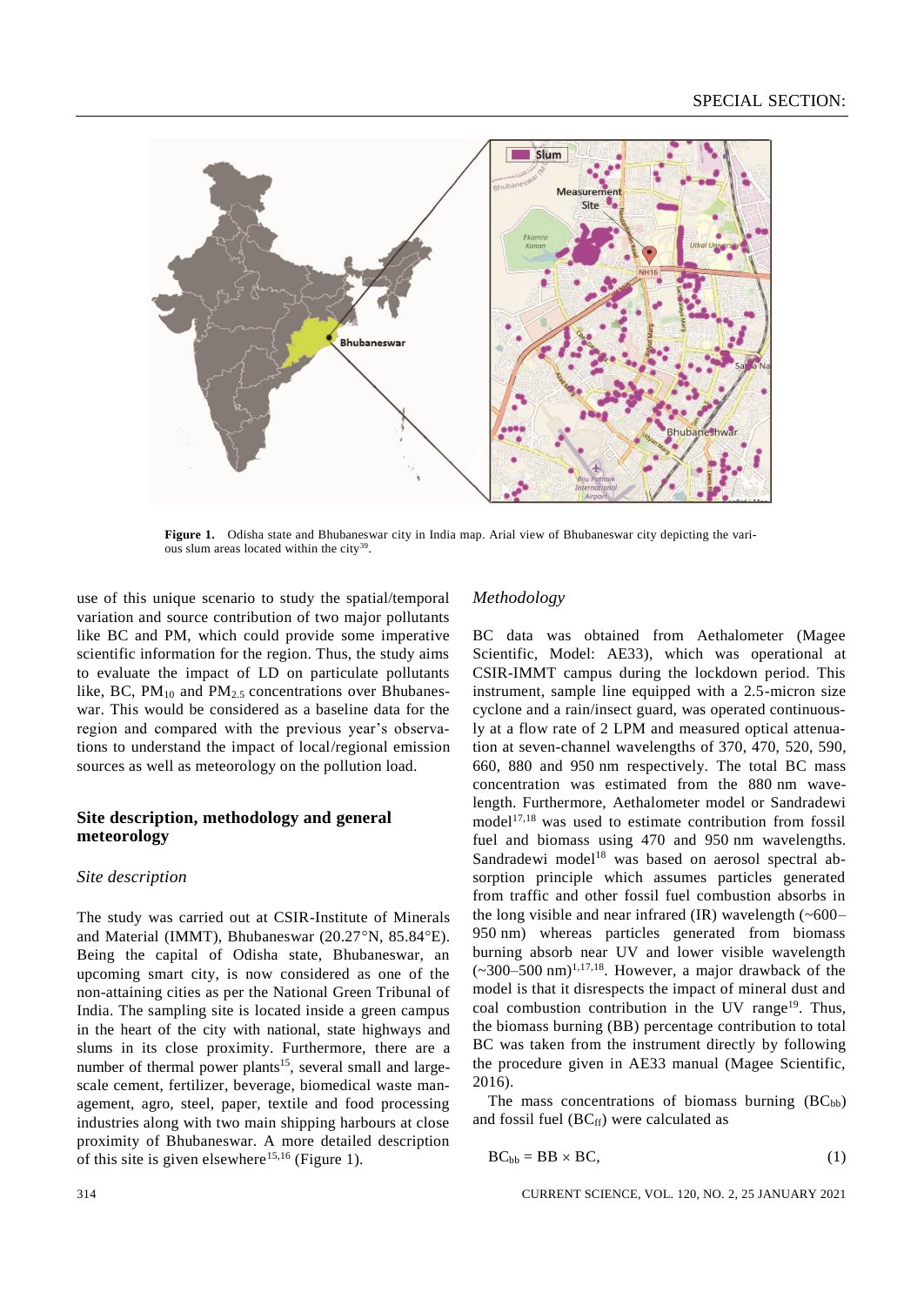$$
BC_{\rm ff} = (1 - BB) \times BC. \tag{2}
$$

Moreover, the fossil fuel percentage (FF) contribution to total BC was derived using the equation

$$
FF = \left(\frac{BC(ff)}{BC}\right) \times 100.
$$
 (3)

The 24-hour  $PM_{10}$  and  $PM_{2.5}$  sampling was carried out at the roof-top of CSIR-IMMT using a high volume sampler (Envirotech, APM 460 NL) and a low volume sampler (Envirotech, 550 MFC) at a flow rate of 1 m  $s^{-1}$  and 16.7 LPM respectively. The samples were collected twice a week using a pre-baked Whatman, quartz microfiber filter paper for both  $PM_{10}$  and  $PM_{2.5}$  and the initial final weight of the filter paper was measured by Sartorius weighing balance with 0.00001 mg sensitivity. A more detailed description of the standard procedure has been given elsewhere<sup>20</sup>. PM measurements were also made using a portable aerosol spectrometer PAS1.108 (GRIMM Aerosol Technik GmbH & Co. KG, Dorfstrasse-9, Germany) during March–May 2020 on specific days. PAS 1.108 is a sophisticated optical particle counter with 15 size channels (range:  $0.3-20 \mu m$ ) for the estimation of particle mass concentrations in three size fractions (PM1,  $PM_{2.5}$  and  $PM_{10}$ ) in this study. It counts particle numbers and is based on the light scattering principle converted to particle mass concentration at a sampling flow rate of 1.2 LPM. It has a laser (40 mW max power) that scans to detect small particles at 0.5 mW and detect larger particles 30 mW alternatively<sup>21</sup>. Studies in the past have reported the performance of PAS-1.108 for different environments<sup>22,23</sup>. As gravimetric measurements of  $PM_{10}$ could not be done during the LD phases in 2020, for scientific interpretation, the data from PAS 1.108 were used.

#### *Statistical analysis*

To support the observed results, paired *t*-tests were conducted at 95% confidence, with a null hypothesis as no difference in historical and current observations and alternative hypothesis as a difference exists. The critical *p*-value for the *t*-test is 0.05, i.e. anything more significant than that indicates acceptance of the null hypothesis, and less than 0.05 indicates acceptance of the alternative hypothesis.

#### *General meteorology*

Meteorology always plays a crucial role in determining the pollution level and its dilution<sup>24</sup>. Therefore, the time series data for temperature, rainfall and humidity for the years 2017, 2018 and 2020 are depicted in Figure 2

CURRENT SCIENCE, VOL. 120, NO. 2, 25 JANUARY 2021 315

whereas the wind speed and wind direction are shown in Figure 3. The meteorological parameters were derived from the archives of weather underground [\(https://www.](https://www.wunderground.com/) wunderground.com/ $)^{25}$  for March–May for the respective years as described above. March–May is typically characterized as the pre-monsoon period, and during this season, the profound influence of marine air mass from the Bay of Bengal (BoB) is observed<sup>15,16</sup>. The site, in general, experiences high temperatures varying from  $27^{\circ}$ C to 32°C and low humidity 55-85% during March-May<sup>20</sup>. However, along with LD, frequent rain episodes observed during 2020 due to depression over BoB could have played an important role in scavenging pollutants, which will be discussed in later sections.

#### *Back trajectory analysis*

The five-day backward air masses arriving at Bhubaneswar were recorded using NOAA Air Resource Laboratory (ARL) Hybrid Single-Particle Model at 100 m agl for PLD and LD-3 (refs 14, 26, 27) [\(Supplementary Figure](https://www.currentscience.ac.in/Volumes/120/01/0313-suppl.pdf) [1\)](https://www.currentscience.ac.in/Volumes/120/01/0313-suppl.pdf). Moderate Resolution Imaging Spectro-radiometer (MODIS), aboard Aqua and Terra satellites (C6 version), derived from NASA FIRMS, were used to understand the impact of biomass burning over the study site  $14,28,29$ . Fires with 80% and above detection confidence alone were considered to remove false fires.

#### **Results and discussion**

# *Diurnal variation of BC during the pre-lockdown and lockdown phases*

To evaluate the influence of LD on BC concentrations, observations during 2020 were compared relative to



**Figure 2.** Temporal variation of meteorological parameters (rainfall, humidity and temperature) for the three different years (2017, 2018 and 2020) of observation in Bhubaneswar.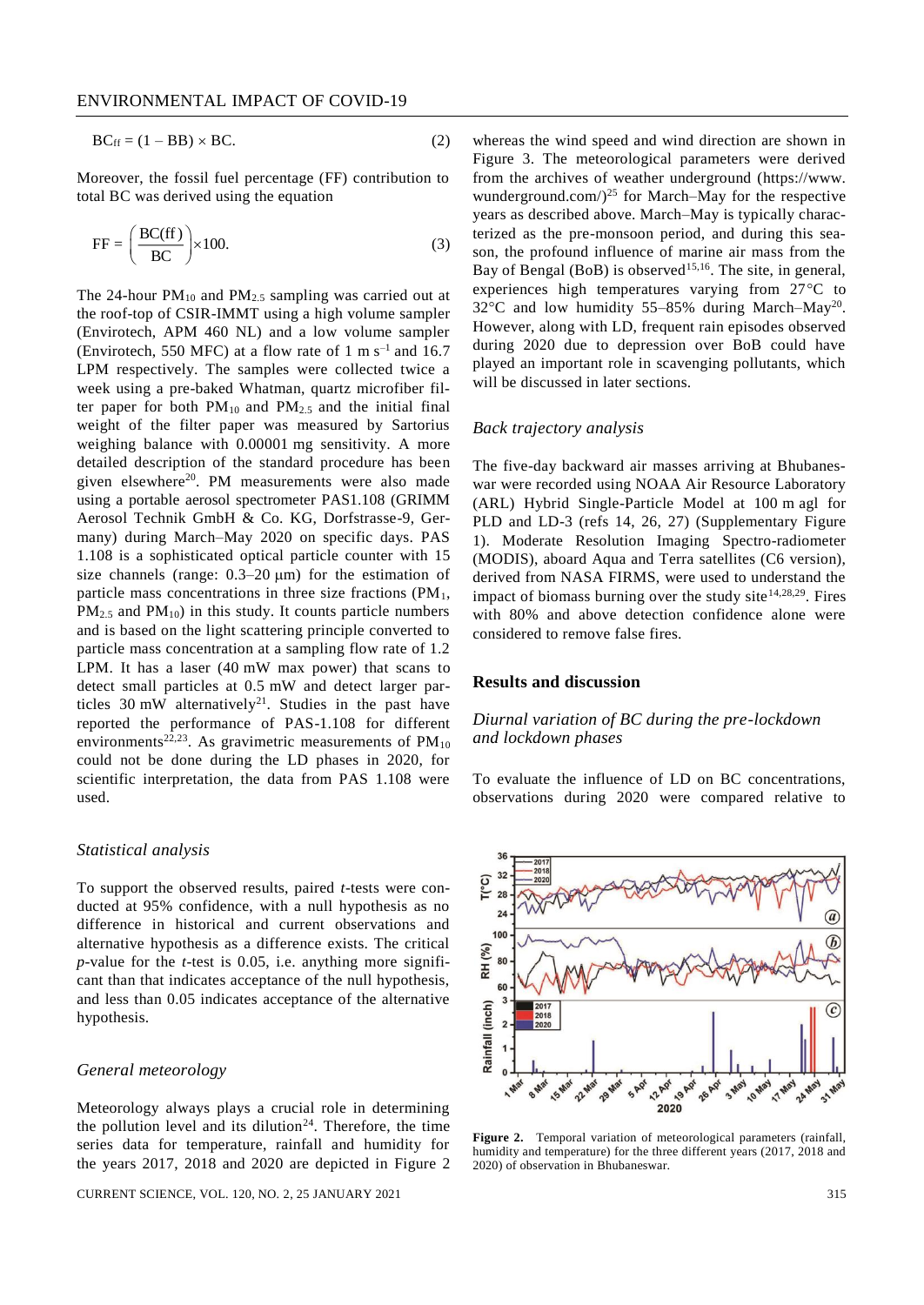previous year's (2017–18) BC mass concentration. The Aethalometer (AE-33) was not operational during March–May 2019 due to some unavoidable circumstances (construction/maintenance at the observation site and major power failure followed by cyclone *Fani*), owing to which the year 2019 data could not be included in this study.

The average diurnal pattern of the BC mass concentration for PLD and various phases of LD (LD-1, LD-2, LD-3, LD-4) have been compared to the mean BC data of the similar period during the year 2017–18 (Figure 4). It was indeed interesting to note that during the PLD phase (1–23 March), the diurnal pattern for 2017–18 and for 2020 depicted a clear morning peak between 6:00 and 7:00 h followed by a decrease in concentration during the afternoon hours (until 16:00 h) which then increased gradually during the evening (until 21:00 h). This is a typical diurnal pattern observed in most of the urban areas and is a representation of the interaction of lower atmosphere meteorology and anthropogenic emissions from local and the regional sources $30,31$ . The morning peak is generally due to the evolution of the boundary layer and fumigation effect along with the anthropogenic activities, whereas the decrease in concentration during the afternoon is because of the dilution of the pollutants due to convection. The evening rise is again linked with the build-up of the BC mass due to the emission from the evening traffic and other anthropogenic activities like cooking, industrial and thermal power plant emissions, etc., which is a typical representation of urban areas and has been reported earlier from this site<sup>30</sup>. However, although it was a normal phase and it is expected that the mean BC concentration would be more or less similar or even a little higher during the year 2020 compared to the same time period of 2017–18, provided the meteorology as well as the emission sources remain constant. Although a typical bimodal pattern was observed, a more than 50% reduction in the BC mass concentration was observed during the year 2020 (Figure 4 *a*).

During LD-1, a distinct bi-modal pattern was observed with a distinct morning peak during 2017–18, however during 2020 this typical bi-modal peak was not distinct (Figure 4 *b*). Although the BC mass concentration peaked at around 7:00 h, there was a subsequent decrease in the BC mass concentration during the evening hours. Furthermore, an overall decrease in BC mass in PLD phase in comparison to 2017–18 of the same period was observed. During the first phase, the observed BC mass concentration was still in the range of  $1-1.5 \mu g/m^3$  due to emissions from thermal power plants, fire events, essential goods carrier and the use of biomass for cooking purposes in the various slum areas (Figure 1) and villages surrounding Bhubaneswar. Apart from that, a longer lifetime of BC in the lower atmosphere results in accumulation and hence contributes to the overall BC mass during

lockdown<sup>32</sup>. BC mass concentration was observed to be minimum  $(0.45 \text{ }\mu\text{g/m}^3)$  during LD-2 (15 April–3 May) in comparison to the previous year of observation and PLD and LD-1 (Figure 4 *c*). This is indeed interesting to note that vehicular emissions are a major contributor to BC mass concentration over the site; therefore, with a reduction in the vehicular movement for five consecutive weeks, there was a distinct fall in the BC mass concentration during LD-2. However, we could see a faint bimodal peak during this period possibly due to the various local biomass burning activities as well as from emissions pertaining to essential activities. During LD-3 (4–17 May), when partial vehicular movement permit was given and people started commuting, bi-modal peak during morning and evening hours became somewhat distinct, although the overall BC mass concentration was still lower than PLD and the LD-1 phase during 2020 but there was a partial increase in BC mass concentration in comparison to 2017–18 (Figure 4 *d*). This has been discussed in detail in the next section. During LD-4 (18–31 May), there was an increase in the overall BC mass concentration while the bi-modal peaks during the morning and evening hours were quite flattened in comparison to 2017–18. Overall, the BC mass concentration was lowest during LD-2 than LD-3 and LD-4 period which distinctly supports vehicular emissions to be a major contributor to the overall BC mass concentration over this site. This was further validated by observing a distinct rise in evening peak of BC concentration during LD-3 and LD-4 (Figure 4 *e*). Pertaining to the restrictions in vehicular movement during the LD period, it is presumed that the observed evening BC mass was mostly due to the accumulation caused by the shrinking boundary layer as well as due to emissions from biomass burning activities in nearby areas.



**Figure 3.** Temporal variation of meteorological parameters (wind speed and wind direction) for the three different years (2017, 2018 and 2020) of observation in Bhubaneswar.

316 CURRENT SCIENCE, VOL. 120, NO. 2, 25 JANUARY 2021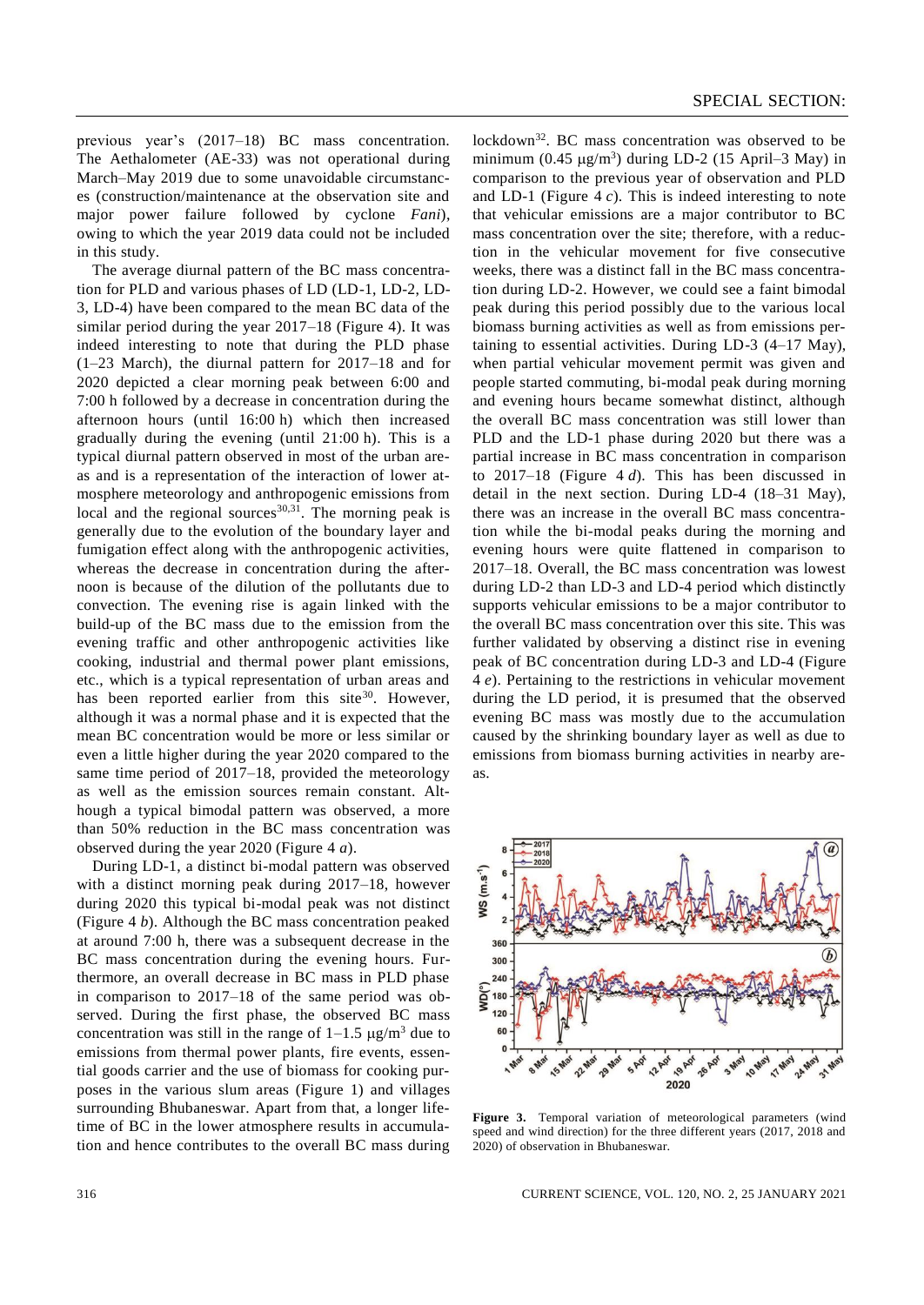

**Figure 4.** Mean diurnal pattern of BC mass during (*a*) PLD (1–23 March), (*b*) LD-1 (24 March–14 April), (*c*) LD-2 (15 April–3 May), (*d*) LD-3 (4–17 May), (*e*) LD-4 (18–31 May) for 2017–18 and 2020.



**Figure 5.** *a*, Temporal variation of BC for various phases of lockdown in 2020 and the mean BC mass for the same period during 2017– 18 represented in box-whisker plots, the box represents 25–75% of the distribution of BC while the horizontal line and the circle represent the median and mean of the distribution. *b*, Box whisker plots for the overall BC mass concentration for the study period March–May month (2017–18 and 2020).

#### *Temporal variation and source apportionment of BC*

The temporal variation in BC mass concentration has been represented through box whisker plots, where the box represents the dispersion of the BC mass within 25 and 75 percentiles whereas the middle line represents the median and the dot within the box represents the mean BC mass concentration. The minimum and maximum BC mass concentration is represented by the whiskers. It was observed that BC mass variation follows the same trend for all the years (2017–18, 2020) with maximum concen-

CURRENT SCIENCE, VOL. 120, NO. 2, 25 JANUARY 2021 317

trations during March and minimum levels during May (Figure 5 *a*). This is attributed to a significant increase in temperature  $(p \perp 0.05)$  and decrease in humidity ( $p \perp 0.05$ ) from March to April (Figure 2) which leads to dilution of BC level. Furthermore, during April and May, the profound influence of marine mass (Figure 3) over the observation site might have helped to reduce the BC concentrations subsequently<sup>14,16</sup>. Overall, during LD (2020) ~33% ( $p \perp 0.05$ ) in BC concentration was reduced as compared to the same time frame of the previous year. [\(Supplementary Figure 2\)](https://www.currentscience.ac.in/Volumes/120/01/0313-suppl.pdf) shows the general statistics of BC mass concentration observed during 2017, 2018 and 2020 whereas [Supplementary Table 1](https://www.currentscience.ac.in/Volumes/120/01/0313-suppl.pdf) depicts the BC mass concentration during the PLD and the four LD phases in 2020 along with the BC mass fraction observed for the same time frame for the years 2017 and 2018. It was indeed interesting to observe that the average BC mass concentration was  $1.74 \pm 0.67$   $\mu$ g/m<sup>3</sup> during the PLD in the year 2020 whereas for the same time frame of 2017 and 2018 the BC mass was  $4.78 \pm 2.3$  and  $2.83 \pm$ 1.65  $\mu$ g/m<sup>3</sup> respectively. It was essential to study why the BC concentration during the PLD phase in the year 2020 was 54.12% and 38.5% lower than the BC mass for the same period in 2017 and 2018 respectively. The observations depicted that during 1–23 March 2020, there were several rain events with maximum of 1.5 inch of rain recorded on 22 of March when a Janata curfew was also imposed across the country for the entire day (Figure 2) all of which could have contributed to the lower BC mass concentration in comparison to 2017 and 2018 when there was comparatively less rainfall. It can also be observed [\(Supplementary Figure 1\)](https://www.currentscience.ac.in/Volumes/120/01/0313-suppl.pdf) that wind from the south and south-eastern sector was predominant in 2020, resulting in the transport of comparatively cleaner air mass.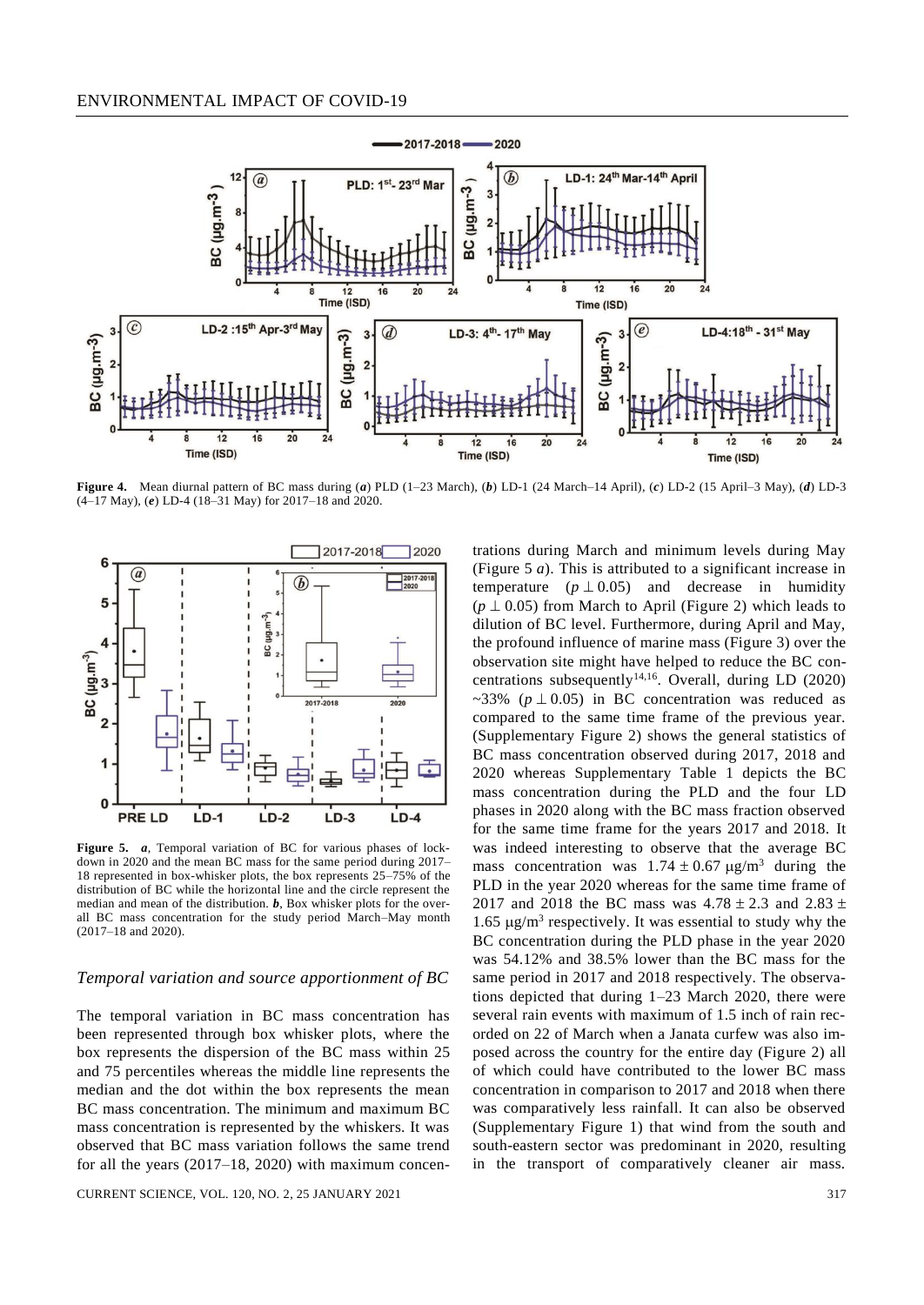Although a few air parcel travelled through the polluted north-western part, however, the fire counts in 2020 were seen to be the minimum. This also could have impacted the BC mass concentration in PLD phase of 2020. The highest BC concentration in 2017 during the same period was attributed to the minimum wind speed (Figure 3) which could have facilitated an accumulation effect of the regional/local emissions. Further, there was a shift in the use of solid biofuels such as wood, coal, etc. to liquefied petroleum gas (LPG) for cooking purposes under the *Ujjwala* scheme in Odisha [\(https://timesofindia.](https://timesofindia.indiatimes.com/city/bhubaneswar/34-lakh-beneficiaries-of-ujjwala-scheme-in-odisha/articleshow/66101253.cms) [indiatimes.com/city/bhubaneswar/34-lakh-beneficiaries](https://timesofindia.indiatimes.com/city/bhubaneswar/34-lakh-beneficiaries-of-ujjwala-scheme-in-odisha/articleshow/66101253.cms)[of-ujjwala-scheme-in-odisha/articleshow/66101253.cms\)](https://timesofindia.indiatimes.com/city/bhubaneswar/34-lakh-beneficiaries-of-ujjwala-scheme-in-odisha/articleshow/66101253.cms). As shown in Figure 1, the study site is surrounded by slum areas which could have used biofuels for cooking purposes in 2017, thus contributing to a higher BC mass. Moreover, the increased use of LPG, a cleaner fuel, also proved to be a remarkable step in climate, social and human benefits as well. The decrease in BB concentration from 2017 to 2018 [\(Supplementary Figure](https://www.currentscience.ac.in/Volumes/120/01/0313-suppl.pdf) 3a) is another evidence from the fact that most of the incoming air masses came from marine source.

Thereafter, LD was imposed, pertaining to which there was a reduction in average BC mass concentration (mean:  $1.32 \pm 0.36$   $\mu$ g/m<sup>3</sup>) during LD-1 (Figure 5 *a*). Although the contribution from thermal power plants and biomass burning was still existent as a part of the essential services during the LD phases, the complete shutdown during LD-1 and LD-2 brought about a reduction of 19.38% and 17.17% respectively, in average BC concentration compared to the same period of 2017–18 (Figure 5 *a*). The plummet in first and second phases of LD might be due to curtailment of vehicular pollution which is a major contributor of BC mass over the region $14,31$ .

There was a partial relaxation in LD beyond 3 May 2020, when government offices and other private sector establishments became operational and vehicular movement was also initiated. Interestingly, it was observed that during LD-3, there was a 49.11% increase in the overall BC mass during 2020 in comparison to the mean of 2017–18. This rise in BC concentration was again a matter of speculation that needs further investigation. Therefore, we took help of the backward trajectory analysis for the same period [\(Supplementary Figures](https://www.currentscience.ac.in/Volumes/120/01/0313-suppl.pdf) 1 and 3). Interestingly, we observed that during 2020, polluted wind mass travelled through the continental areas from the northern sectors crossed the marine region before reaching the observation site, thus contributing to a slight increase in the overall BC mass over the observation site. As BC is generally a mixture of nano sphere soot and additional material and the former has least solubility, it is believed that BC originating from the continental areas is retained even if the wind mass travels over the marine region for a while<sup>33,34</sup>. However, during 2017 and 2018 majority of air mass travelled through the Bay of Bengal carrying partially clean air mass. Although parts of the

Bay of Bengal and the Indian Ocean also receive pollutants from the adjacent coastal areas<sup>35</sup>, the continental air mass was quite evident to carry more pollutant load in this case which could have contributed to the overall BC mass during the third lockdown phase in 2020.

Further, during the fourth phase of LD with more relaxation, the anthropogenic pollution load also increased subsequently. It was observed that there was 8.66% increase in mean BC load during 2020 in comparison to the same period during 2017–18. Also, the local meteorology had its role in influencing the pollutant concentration over the region. There were several rain events during the last week of May 2020 as well as in 2017–18. Further, the study site also experienced a very high wind speed due to the severe cyclonic storm *Amphan* that passed the Odisha coast during 19–20 May 2020. However, a detailed analysis of the same is beyond the scope of this study.

Apart from that, during the entire period of observation, the median values for the respective months during the year 2020 were nearly comparable [\(Supplementary](https://www.currentscience.ac.in/Volumes/120/01/0313-suppl.pdf)  [Table 1\)](https://www.currentscience.ac.in/Volumes/120/01/0313-suppl.pdf), which indicates that there was no major episodic contribution to BC mass concentration over the region. As discussed earlier, the lifetime of BC in the lower atmosphere ranges from days to weeks to months $31$ . This could have influenced the BC concentration during LD phases along with the biomass burning activities in nearby slum areas as well as the villages surrounding the Bhubaneswar city. However, during March 2017 and 2018 the median values were comparatively higher, which supports the influence of anthropogenic emissions from myriad sources. Further, the box whisker plot representing the overall BC mass for the different years of observation (Figure 5 *b*) depicted that although the median was comparable for 2017–18 and 2020, the former was positively skewed and the latter was more or less symmetric. This also explains a myriad emission sources contributing to the BC mass during 2017–18, while in 2020 the sources were more consistent.

It was also observed that fossil fuel (FF) emissions were the major contributors to the average BC mass concentration during 2017–2018 (90%) whereas the rest (10%) came from biomass burning (BB) (Figure 6). These observations were similar to previous reports over the region<sup>20</sup>. However, during 2020, with the complete curtailment of inter- and intra-city transportation during April (LD-1 and 2) and partial restrictions in May (LD-3 and 4), there was a drastic change in the emission sources. It was observed that during the PLD phase (1st– 2nd week of March 2020), FF emissions majorly (84%) contributed to the overall BC mass concentration, however as the LD phases began during the 3rd week of March 2020, there was a shift from FF to BB emissions contributing significantly towards the BC mass concentration (Figure 6). During LD-1, BB contribution increased by  $\sim$ 2 times, whereas during LD phases 2 and 3, it showed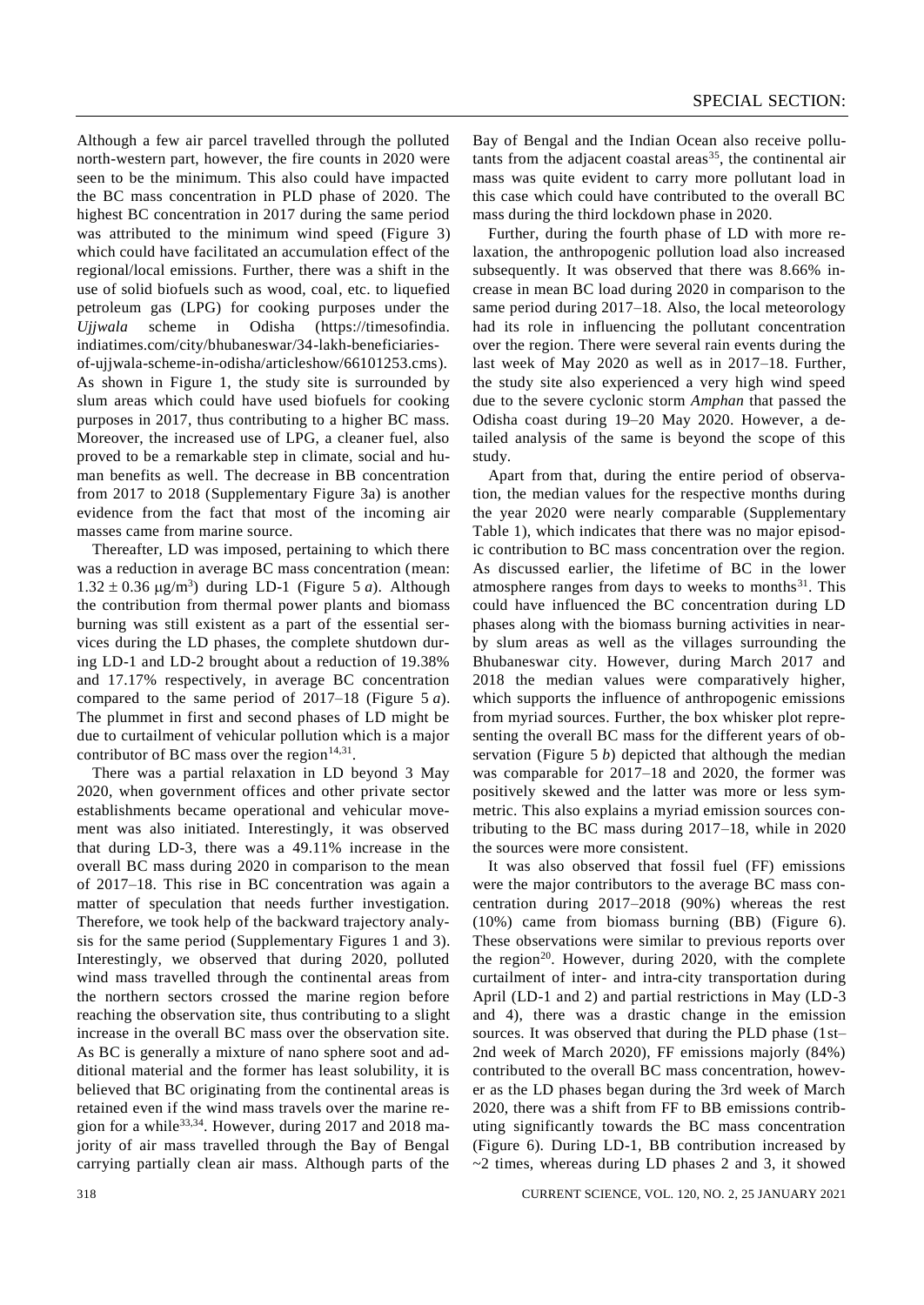an overall increment of ~5 times compared to the previous year of the same time frame. During the entire LD phase, FF and BB contribution was 70% and 30% respectively to the overall BC mass. Sources for the FF fractions during LD phases were due to emission from several thermal power plants around Bhubaneswar  $(-60 \text{ km})$ , which were operational as a part of the essential services. Also, there was movement of goods vehicles on the nearby National Highway (NH-16 and NH-203). Apart from these, the site being adjacent to a major corporate hospital was influenced by emissions from the movement of ambulance and other vehicles as a part of the regular essential service, which altogether could have generated BC mass through FF emissions. In the absence/reduction in vehicular traffic, BB emerged as significant emission sources in this area.

In 2020, it was observed that mostly the local sources were the major contributors to the overall BC mass. There are several slum areas within the Bhubaneswar city (Figure 1), where the locals use biomass/wood for cooking purposes. Further, during the LD phase, many Non-Governmental Organizations participated in mass cooking events in order to feed the needy and homeless people of the city and the nearby areas as well [\(Supplementary Fig](https://www.currentscience.ac.in/Volumes/120/01/0313-suppl.pdf)[ure](https://www.currentscience.ac.in/Volumes/120/01/0313-suppl.pdf) 3a). Therefore, despite LD, local burning effects were still active over the region, which contributes to the total mass of BC. These observations supported the fact that a restriction in only the vehicular movement, even for a couple of weeks, resulted in 33% decline in BC mass concentration.

# *Variability of PM<sup>10</sup> and PM2.5 for four consecutive years*

Figures 7 and 8 show 24-hour average  $PM_{10}$  and  $PM_{2.5}$ mass concentration for the years 2017–2018 and 2020



**Figure 6.** Percentage contribution of fossil fuel (FF) and biomass burning (BB) emissions to BC mass during the different years of observation (2017–18, 2020).

CURRENT SCIENCE, VOL. 120, NO. 2, 25 JANUARY 2021 319

over Bhubaneswar. As described earlier, the box represents 25–75% of the distribution of the particulate matter, for the month of March–May. The horizontal line and the circle represent the median and mean of the distribution. The mean concentration of  $PM_{10}$  and  $PM_{2.5}$  was found to be  $47.18 \pm 20.8 \,\mu g \,\text{m}^{-3}$  (median,  $45.55 \,\mu g \,\text{m}^{-3}$ ) and  $42.3 \pm 17.1 \,\mu g \,\text{m}^{-3}$  (median,  $42.04 \,\mu g \,\text{m}^{-3}$ ) respectively, during 2017–2019. While during 2020, when LD was imposed, both  $PM_{10}$  and  $PM_{2.5}$  were reduced to  $31.68 \pm 19.16$  µg m<sup>-3</sup> (median,  $25.09 \,\mu g \,\text{m}^{-3}$ ) ) and  $27.26 \pm 23.17 \,\mu g \, \text{m}^{-3}$  (median, 23.17  $\mu g \, \text{m}^{-3}$ ) respectively. Thus, a significant decline of 33% ( $p \perp 0.05$ ) in PM<sub>10</sub>



**Figure 7.**  $a$ , Monthly average  $PM_{10}$  mass concentration over Bhubaneswar. The box represents  $25-75%$  of the distribution of PM<sub>2.5</sub>, for 2017–2019 and 2020 while the horizontal line and the circle represent the median and mean of the distribution.  $\boldsymbol{b}$ , Monthly variation of PM<sub>10</sub> during lockdown.



Figure 8. *a*, Monthly average PM<sub>2.5</sub> mass concentration over Bhubaneswar. The box represents  $25-75%$  of the distribution of  $PM_{2.5}$ , for 2017–2019 and 2020 whereas the horizontal line and the circle represent the median and mean of the distribution. *b*, Monthly variation of PM2.5 during lockdown.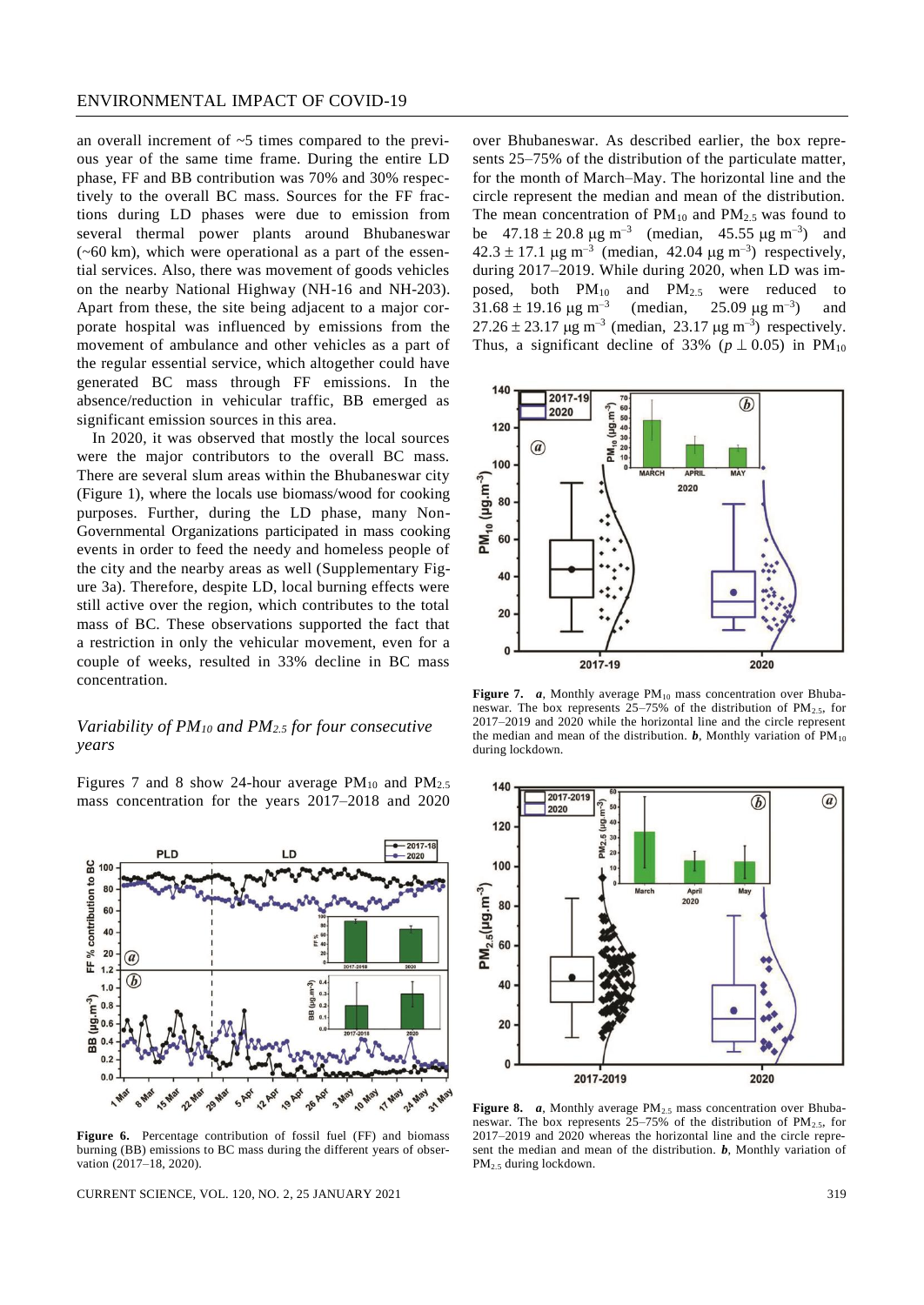and 38% ( $p \perp 0.05$ ) in PM<sub>2.5</sub> was observed during LD compared to 2017–2019. Further it was also observed that for the years 2017–2019, PM<sub>10</sub> (Figure 7) and PM<sub>2.5</sub> (Figure 8) data were symmetric whereas for the year 2020, both coarse and fine particulate concentrations were positively skewed. A slightly higher reduction in  $PM_{2.5}$  mass fraction during the lockdown phases, in comparison to the  $PM_{10}$  mass fraction, is indicative of the curtailment in anthropogenic, especially vehicular emissions. Also, a similar plummet in  $PM_{2.5}$  level was reported in other stations over the eastern parts of the country, viz. Gorakhpur, Patna, Gaya, Brijrajnagar and Kolkata during lockdown over 2019 (ref. 36). Moreover,  $PM_{2.5}$  shows a diminution of 1.7 times during 2020 over the last three years (2017–2019). Likewise, Delhi shows a historic reduction of  $\sim$ 45% in PM<sub>2.5</sub> during lockdown (March– April) compared to same time period during 2019 (ref. 37). Similarly, a prominent fall in  $PM<sub>2.5</sub>$  concentrations in other megacities, viz. Chennai (~39%), Bengaluru (~47%) and Kolkata (~27%) during March–April 2020 over 2019 has been reported<sup>36</sup>. Furthermore, studies over 22 cities across India revealed a maximum reduction in PM<sub>2.5</sub> compared to other criteria pollutants during lockdown 2020 than previous three years.

During the entire lockdown phase (25 March 2020–31 May 2020), 42.35% and 45% reduction in  $PM_{10}$  and PM2.5 respectively, has been observed with an absolute reduction of 22.73  $\mu$ g m<sup>-3</sup> in PM<sub>10</sub> and 15.3  $\mu$ g m<sup>-3</sup> in PM<sub>2.5</sub> mass compared to PLD (1 March–24 March 2020). As a significant amount of  $PM<sub>2.5</sub>$  has a regional background-origin, viz. traffic and industrial sources<sup>38</sup>, a complete lockdown along with frequent rain events reduced the PM2.5 concentrations during April to a greater extent. However, a slight relaxation of lockdown measures for movement of vehicles and operation of localized industries and business activities during May enhanced the  $PM_{2.5}$  concentrations by  $\sim$  42% compared to April.

#### **Conclusion**

Compared to the previous year, a reduction in anthropogenic activities along with meteorological influence brought a significant reduction (33%) of BC mass concentration,  $PM_{10}$  (33%) and  $PM_{2.5}$  load (38%) over Bhubaneswar during 2020 pre-monsoon period when a countrywide lockdown was imposed to deal with the current pandemic situation. Contribution of biomass burning to the overall BC mass was enhanced by  $\sim$ 3.5 times in comparison to previous years. It was interesting to note that a restriction of only the vehicular movement, even for a couple of weeks, resulted in a significant decline in BC mass and particulate matter concentration.

*Disclaimer:* The authors declare that they have no conflict of interest.

- 1. Helin, A. *et al.*, Characteristics and source apportionment of black carbon in the Helsinki metropolitan area, Finland. *Atmos. Environ.*, 2018, **190**, 87–98.
- 2. Babu, S. S. and Moorthy, K. K., Anthropogenic impact on aerosol black carbon mass concentration at a tropical coastal station: a case study. *Curr. Sci*., 2001, **81**(9), 1208–1214.
- 3. Reddy, M. S. and Venkataraman, C., Direct radiative forcing from anthropogenic carbonaceous aerosols over India. *Curr. Sci*., 1999, **76**, 1005–1011.
- 4. Tiwari, V. S., Srivastava, A. K., Bisht, D. S., Parmita, P., Srivastava, M. J. and Attri, S. D., Diurnal and seasonal variations of black carbon and PM2.5 over New Delhi, India: Influence of meteorology. *Atmos. Res.*, 2013, **125–126**, 50–62.
- 5. Watson, J. G., Visibility: science and regulation. *J. Air Waste Manage. Assoc*., 2002, **52**, 628–713.
- 6. Penner, J. E., Eddleman, H. and Novakov, T., Towards the development of a global inventory for black carbon emissions. *Atmos. Environ*., 1993, **27**, 1277–1295.
- 7. Jacobson, M., Strong radiative heating due to the mixing state of B.C. in atmospheric aerosols. *Nature*, 2001, **409**, 695–697.
- 8. Zhao, S., Yu, Ye., Yin, D., He, J., Liu, Na., Qu, J. and Xiao, J., Annual and diurnal variations of gaseous and particulate pollutants in 31 provincial capital cities based on in situ air quality monitoring data from China National Environmental Monitoring Center. *Environ. Int.*, 2016, **86**, 92–106.
- 9. Pillai, P. S., Babu, S. S. and Krishna Moorthy, K., A study of PM, PM<sub>10</sub> and PM<sub>2.5</sub> concentration at a tropical coastal station. Atmos. *Res.*, 2002, **61**(2), 149–167.
- 10. Satheesh, S. K., Atmospheric chemistry and climate. *Curr. Sci.*, 2012, **102**(3), 426–439.
- 11. Al-Hemoud, A., Al-Dousari, A., Al-Shatti, A., Al-Khayat, A., Behbehani, W. and Malak, M., Health impact assessment associated with exposure to PM<sup>10</sup> and dust storms in Kuwait. *Atmosphere*, 2018, **9**(1), 6.
- 12. Seinfeld, J. H., Pandis, S. N. and Noone, K., Atmospheric chemistry and physics: from air pollution to climate change. *Phys. Today*, 1998, **51**(10), 88.
- 13. Mahapatra, P. S., Sinha, P. R., Boopathy, R., Das, T., Mohanty, S. and Sahu, Seasonal progression of atmospheric particulate matter over an urban coastal region in peninsular India: Role of local meteorology and long-range transport. *Atmos. Res.*, 2018, **199**, 145–158.
- 14. Panda, S. *et al*., A study on variation of atmospheric pollutants over Bhubaneswar during imposition of nationwide lockdown in India for the COVID-19 pandemic. *Air Qual. Atmos. Health*, 2020, **14**(1), 97–108.
- 15. Mallik, C., Mahapatra, P. S., Kumar, P., Panda, S., Boopathy, R., Das, T. and Lal, S., Influence of regional emissions on  $SO_2$  concentrations over Bhubaneswar, a capital city in eastern India downwind of the Indian SO<sup>2</sup> hotspots. *Atmos. Environ.*, 2019, **209**, 220–232.
- 16. Mahapatra, P. S. *et al.*, Seasonal trends, meteorological impacts, and associated health risks with atmospheric concentrations of gaseous pollutants at an Indian coastal city. *Environ. Sci. Pollut. Res.*, 2014, **21**, 11418–11432.
- 17. Sandradewi, J., Prévôt, A. S. H., Weingartner, E., Schmidhauser, R., Gysel, M. and Baltensperger, U., A study of wood burning and traffic aerosols in an Alpine valley using a multi-wavelength Aethalometer. *Atmos. Environ.*, 2008, **42**(1), 101–112.
- 18. Sandradewi, J. *et al.*, Using aerosol light absorption measurements for the quantitative determination of wood burning and traffic emission contributions to particulate matter. *Environ. Sci. Technol.*, 2008, **42**(9), 3316–3323.
- 19. Titos, G. *et al.*, Spatial and temporal variability of carbonaceous aerosols: assessing the impact of biomass burning in the urban environment. *Sci. Total Environ.*, 2017, **578**, 613–625.

320 CURRENT SCIENCE, VOL. 120, NO. 2, 25 JANUARY 2021